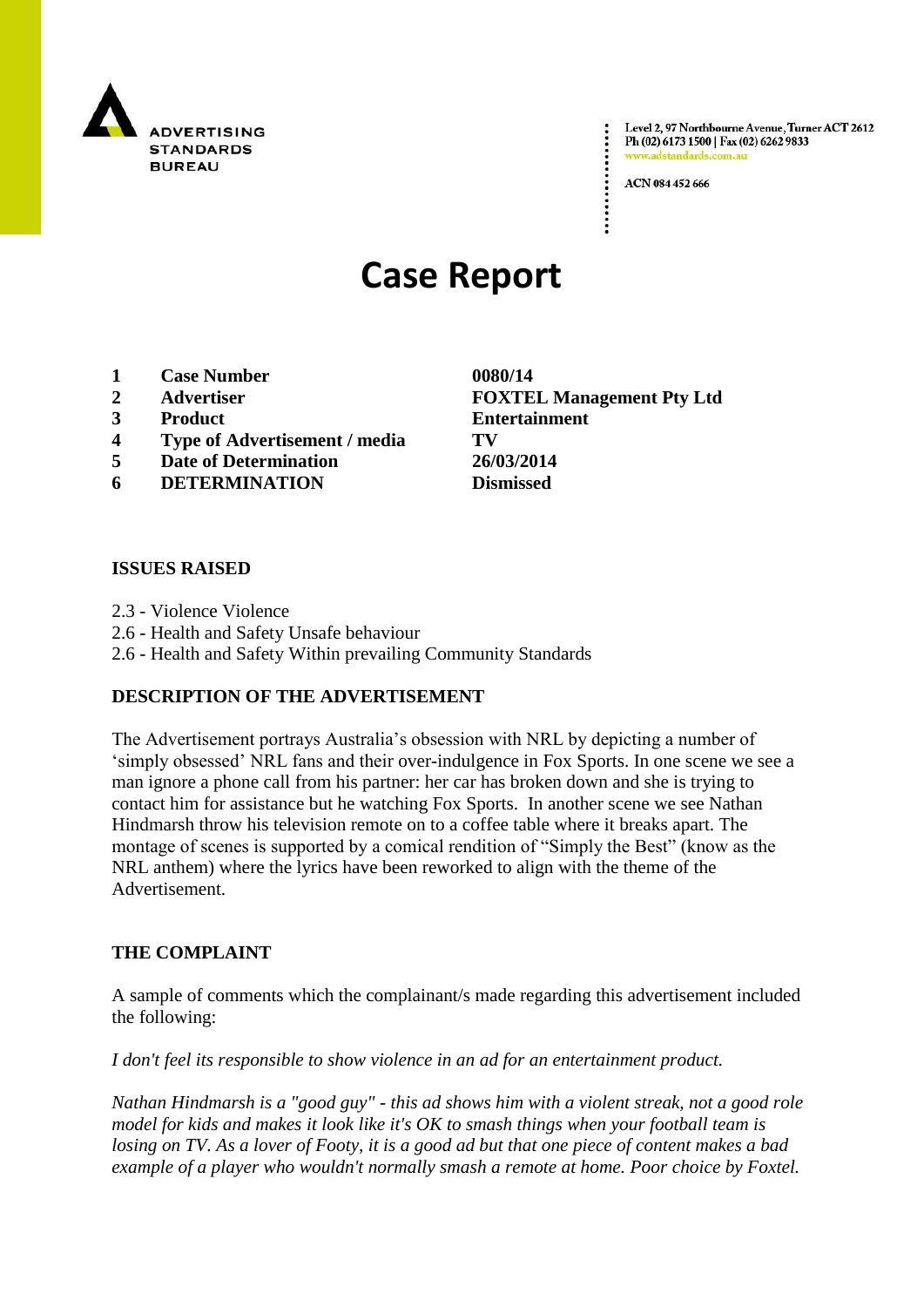*Overt disrespect to females by ignoring a call from his girlfriend when her car had broken down in a remote area*

#### **THE ADVERTISER'S RESPONSE**

Comments which the advertiser made in response to the complainant/s regarding this advertisement include the following:

*The complaint relates to the 2014 FOX SPORTS "Simply Obsessed" NRL advertisement (the "Advertisement"). The Advertisement was approved for broadcast by the Commercials Advice (CAD reference: 1025520) and was assigned a "P" placement code. A digital copy of the Advertisement is attached for your reference.*

*The aim of the Advertisement is to promote FOX SPORTS as the channel that NRL fans are "simply obsessed" about. It humorously portrays Australia"s obsession with NRL by depicting a number of "simply obsessed" NRL fans and their over-indulgence in FOX SPORTS. The montage of scenes depicting NRL fans in the Advertisement is supported by a comical rendition of "Simply the Best" (know as the NRL anthem) where the lyrics have been cleverly reworked to align with the theme of the Advertisement.*

*Section 2.3 – AANA Code of Ethics*

*We understand that a consumer has contacted the Advertising Standards Bureau alleging that a scene in the Advertisement depicts "uncontrolled anger in sport". The basis of this complaint is an alleged breach of section 2.3 of the AANA Code of Ethics (the "Code"), which provides:*

*"Advertising or Marketing shall not present or portray violence unless it is justifiable in the context of the product of service advertised."*

*The consumer is specifically referring to the scene in the Advertisement where a man is seen as being so involved in FOX SPORTS" NRL coverage that he smashes the remote control on the coffee table when the game does not go his way. The choice of talent in this scene was deliberate. NRL fans would recognise the man as Nathan Hindmarsh, a former Rugby League player and captain who is known in the NRL world as a "gentle giant".*

*The scene is intended to be a humorous depiction of a "simply obsessed" NRL fan and is certainly not intended to encourage or condone violence. When viewed in conjunction with the other scenes in the Advertisement, we believe that it is clear to the audience that this scene is intended to be humorous. Accordingly, we submit that the depiction of Nathan Hindmarsh smashing the remote control does not breach section 2.3 of the Code as the scene is justified by the context of the Advertisement.*

*Section 2.6 – AANA Code of Ethics*

*We understand that the consumer is also concerned that the Advertisement breaches section 2.6 of the Code, which provides:*

*"Advertising or Marketing Communications shall not depict material contrary to prevailing Community Standards on health and safety."*

*The consumer has referred to the opening scene in the Advertisement where a lady is depicted standing next to a car that is on fire while attempting to contact her boyfriend on the telephone. The Advertisement then cuts to a depiction of her boyfriend who ignores her phone call because he is on the couch watching FOX SPORTS" coverage of the NRL.*

*The accompanying voiceover during this scene is:*

*"You call him, you need him, your car"s on fire. He said he"s at work but you know he"s a*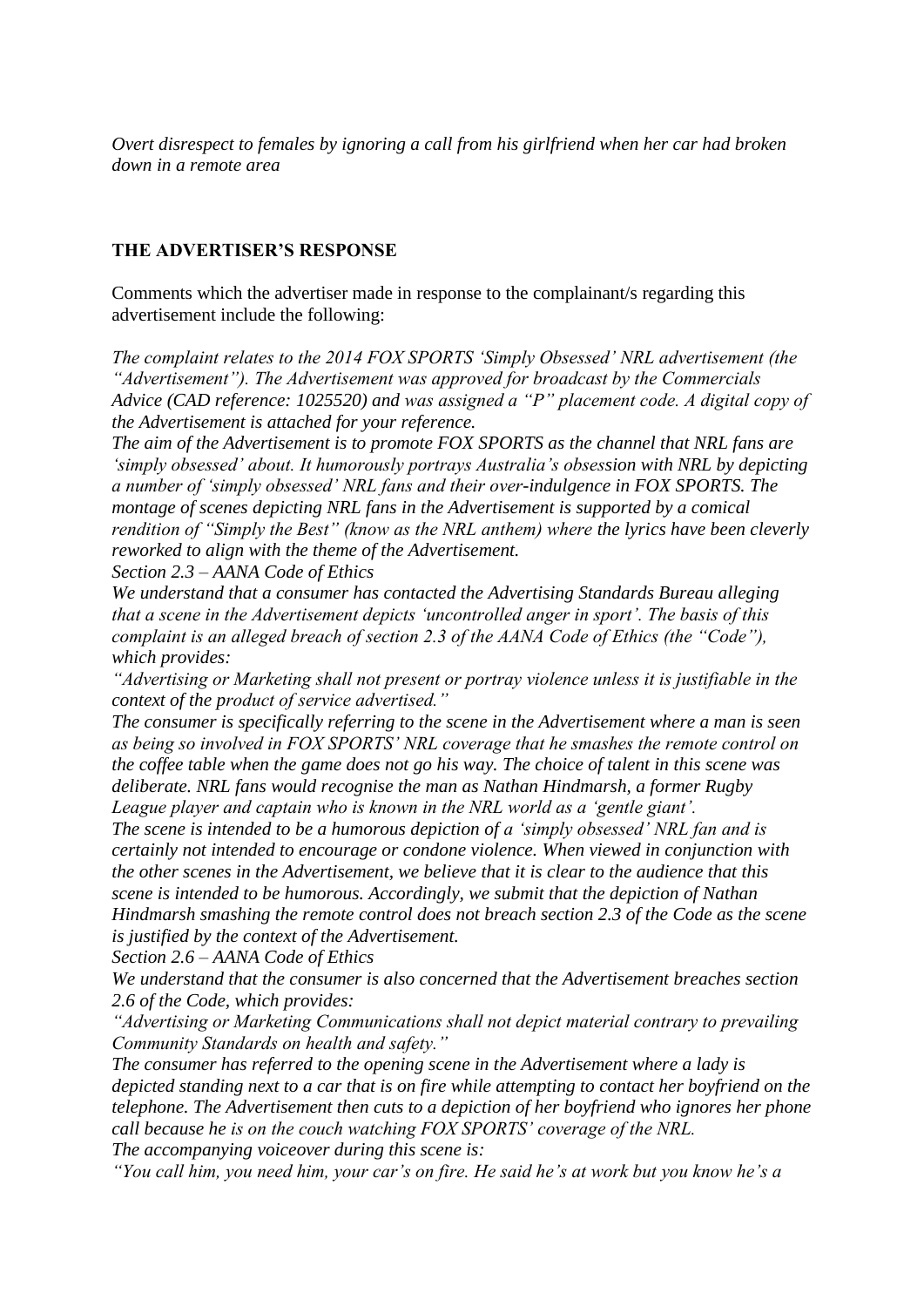*liar. He"s watching league, he"s watching FOX SPORTS on TV."*

*The intent of this scene is to humorously depict the unfortunate side effect of an "obsessed" FOX SPORTS fan. The man is so enthralled in the NRL coverage that he ignores a call from his girlfriend who, he does not know, is stranded on the side of the road. The scene is intended to be light-hearted and humorous; it is certainly not intended to condone or encourage a viewer to disrespect women or to behave in this manner. The lady is depicted as being annoyed that she cannot contact her boyfriend however she does not appear distressed or in any immediate danger.*

*We also understand that the consumer is concerned that a scene in the Advertisement depicts unsafe behaviour. The scene the consumer is referring to is the scene where a female crane driver is depicted watching FOX SPORTS" coverage of the NRL on a tablet when operating a crane. While we do not condone this behaviour, the objective of this scene is to sensationalise the addictive nature of FOX SPORTS. NRL fans are so "simply obsessed" with FOX SPORTS" coverage of the NRL that they fail to concentrate on the tasks at hand. This behaviour is clearly presented as being foolish and the scene does not encourage the unsafe operation of a crane.*

*Foxtel submits that it is evident to the audience that the scenes are sensationalised and that the Advertisement is intended to be humorous. Accordingly, we do not believe that we have breached section 2.6 of the Code by depicting material contrary to prevailing community standards on health and safety.*

*Conclusion*

*Foxtel takes the concerns of its subscribers and its commitment to the community very seriously. We can confirm that the Advertisement was intended to be light-hearted and humorous; it was never intended to cause offence to its audience.*

*For the reasons set out above, Foxtel submits that the Advertisement has not breached section 2.3 or 2.6 of the Code.*

## **THE DETERMINATION**

The Advertising Standards Board ("Board") considered whether this advertisement breaches Section 2 of the Advertiser Code of Ethics (the "Code").

The Board noted the complainants' concerns that the advertisement features a content that is inappropriately violent, promotes disrespect toward women and depicts unsafe work practices.

The Board viewed the advertisement and noted the advertiser"s response.

The Board first considered whether the advertisement was in breach of Section 2.3 of the Code. Section 2.3 states: "Advertising or Marketing Communications shall not present or portray violence unless it is justifiable in the context of the product or service advertised".

The Board noted that the advertisement features various scenes of different people being so obsessed with the football that they act in unusual ways. One scene includes an ex-football player throwing a television remote down on the table and a crane operator watching footage